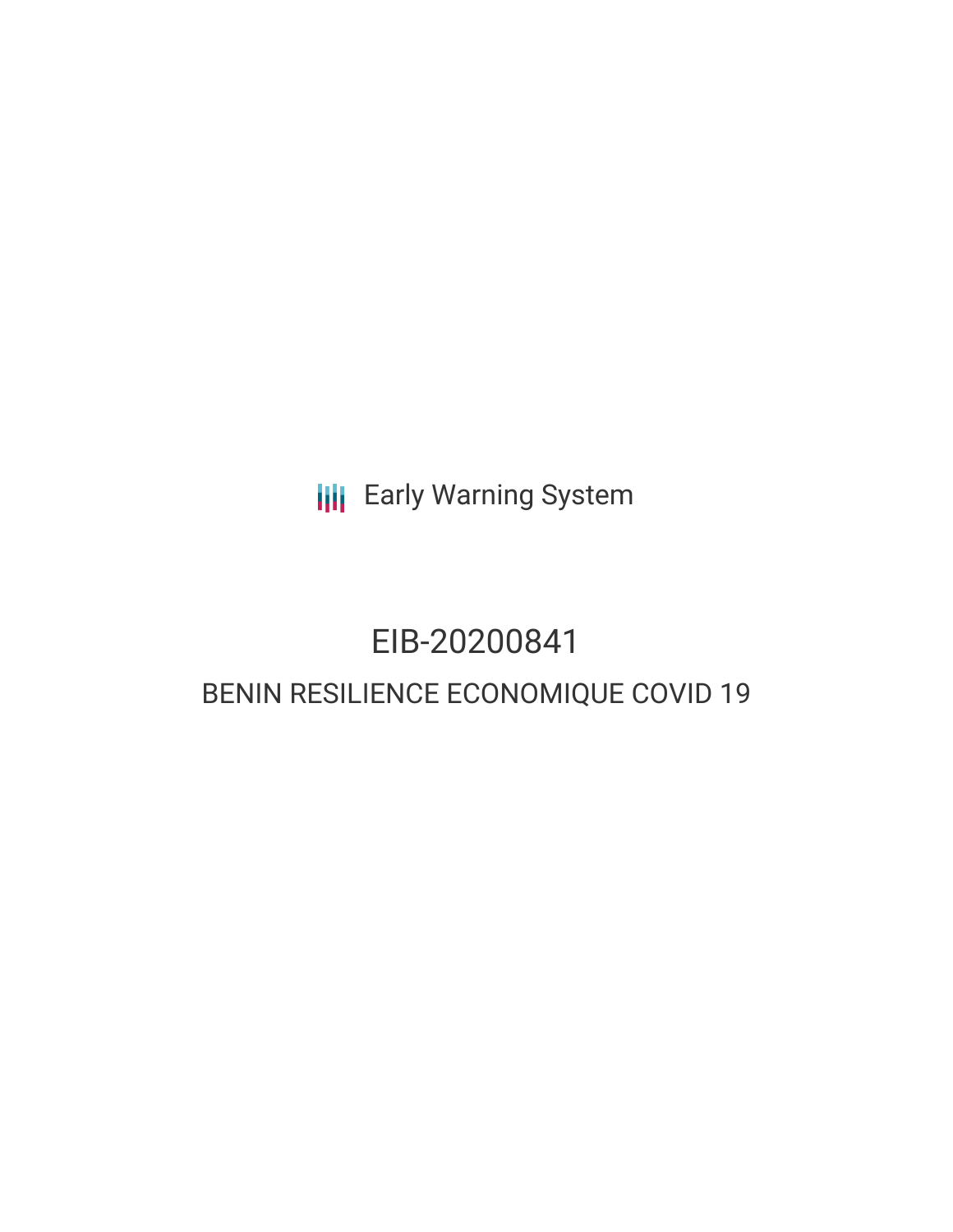

#### **Quick Facts**

| <b>Countries</b>               | Benin                                          |
|--------------------------------|------------------------------------------------|
| <b>Financial Institutions</b>  | European Investment Bank (EIB)                 |
| <b>Status</b>                  | Proposed                                       |
| <b>Bank Risk Rating</b>        | U                                              |
| <b>Borrower</b>                | ACCEPTABLE BANK(S)                             |
| <b>Sectors</b>                 | Agriculture and Forestry, Education and Health |
| <b>Investment Type(s)</b>      | Loan                                           |
| <b>Investment Amount (USD)</b> | \$52.99 million                                |
| <b>Loan Amount (USD)</b>       | \$52.99 million                                |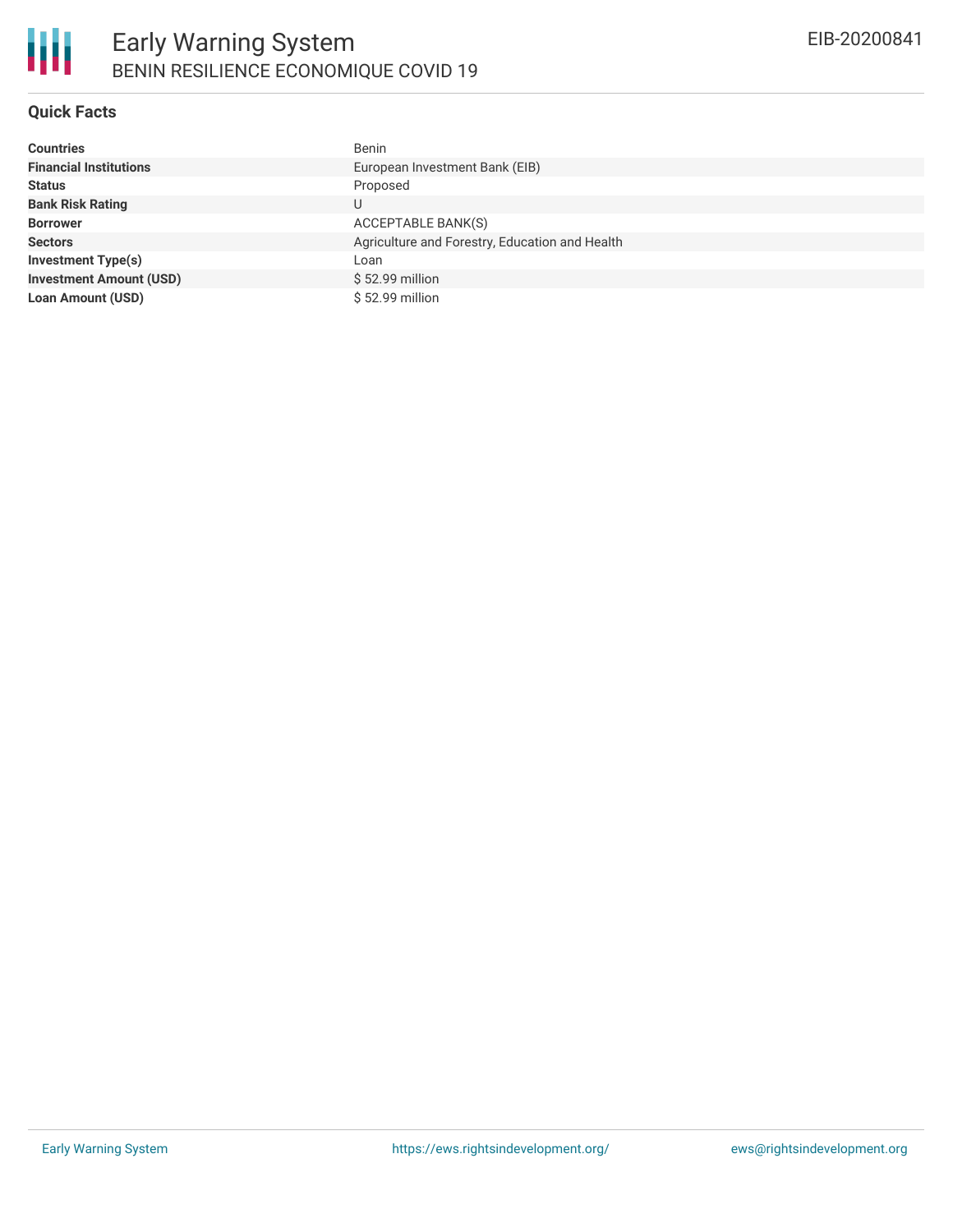

#### **Project Description**

According to EIB website, the Sovereign loan aims to part-finance a guarantee scheme for SMEs and mid-caps affected by the COVID-19 pandemic in Benin, contributing to the measures put in place by the government in the context of its economic and social resilience response to the pandemic.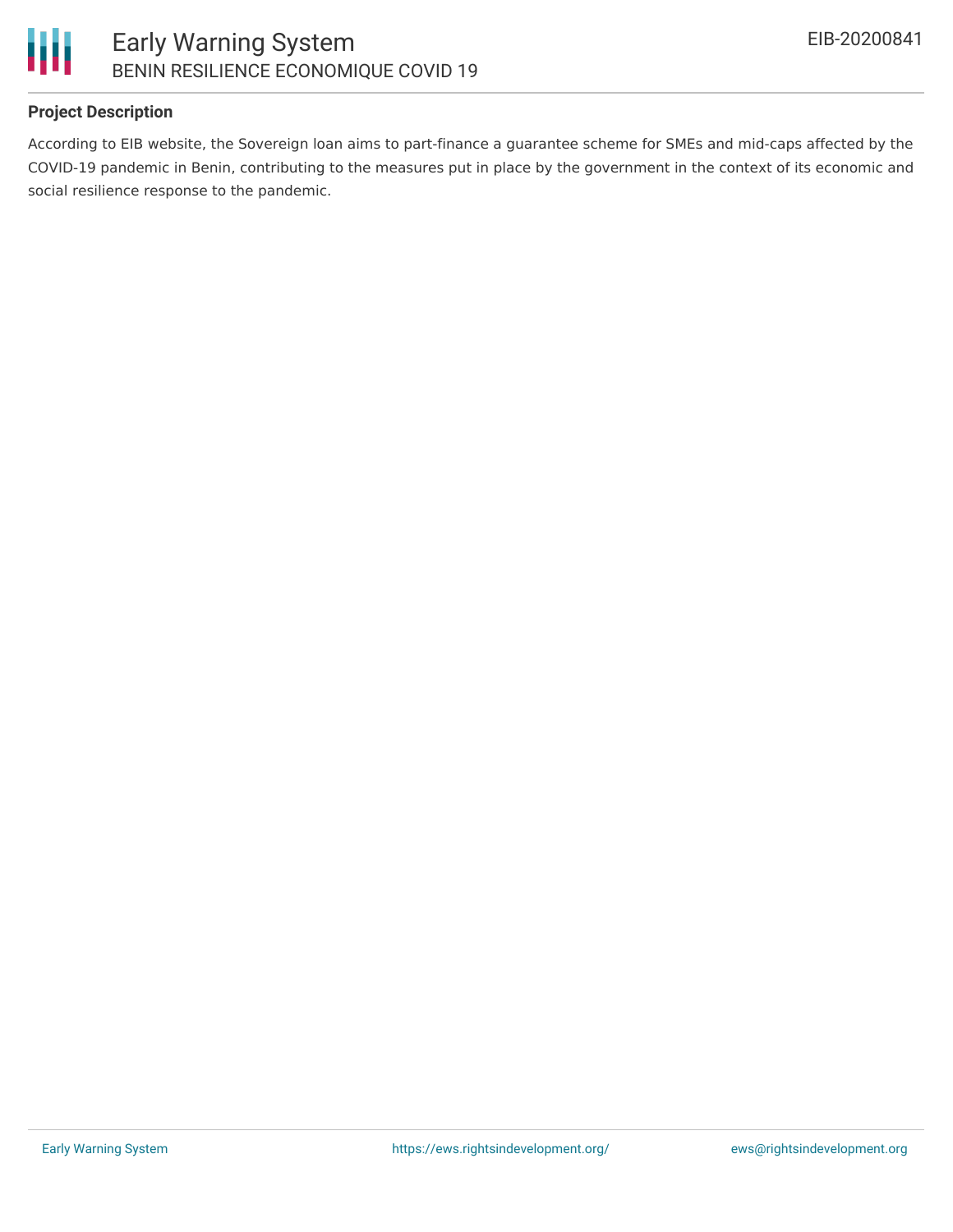#### 圃 Early Warning System BENIN RESILIENCE ECONOMIQUE COVID 19

#### **Investment Description**

European Investment Bank (EIB)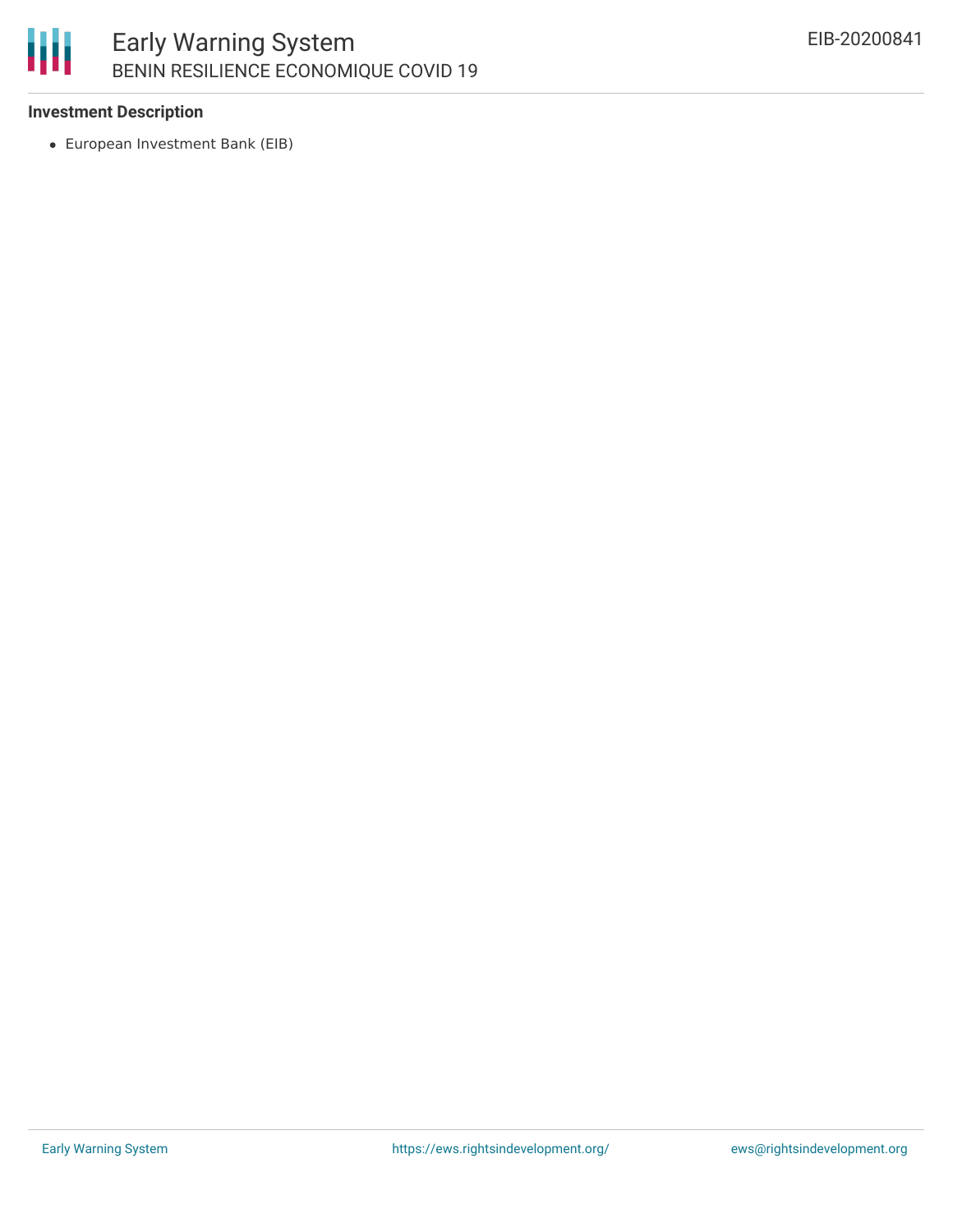#### **Contact Information**

No contact information provided at the time of disclosure.

#### **ACCESS TO INFORMATION**

You can submit an information request for project information at: https://www.eib.org/en/infocentre/registers/requestform/request-form-default.htm

#### **ACCOUNTABILITY MECHANISM OF EIB**

The EIB Complaints Mechanism is designed to facilitate and handle complaints against the EIB by individuals, organizations or corporations affected by EIB activities. When exercising the right to lodge a complaint against the EIB, any member of the public has access to a two-tier procedure, one internal - the Complaints Mechanism Office - and one external - the European Ombudsman. A complaint can be lodged via a written communication addressed to the Secretary General of the EIB, via email to the dedicated email address: complaints@eib.org, by completing the online complaint form available at the following address: http://www.eib.org/complaints/form via fax or delivered directly to the EIB Complaints Mechanism Division, any EIB local representation office or any EIB staff. For further details, check:

http://www.eib.org/attachments/strategies/complaints\_mechanism\_policy\_en.pdf

When dissatisfied with a complaint to the EIB Complaints Mechanism, citizens can then turn towards the European Ombudsman. A memorandum of Understanding has been signed between the EIB and the European Ombudsman establishes that citizens (even outside of the EU if the Ombudsman finds their complaint justified) can turn towards the Ombudsman on issues related to 'maladministration' by the EIB. Note that before going to the Ombudsman, an attempt must be made to resolve the case by contacting the EIB. In addition, the complaint must be made within two years of the date when the facts on which your complaint is based became known to you. You can write to the Ombudsman in any of the languages of the European Union. Additional details, including filing requirements and complaint forms, are available at: http://www.ombudsman.europa.eu/atyourservice/interactiveguide.faces